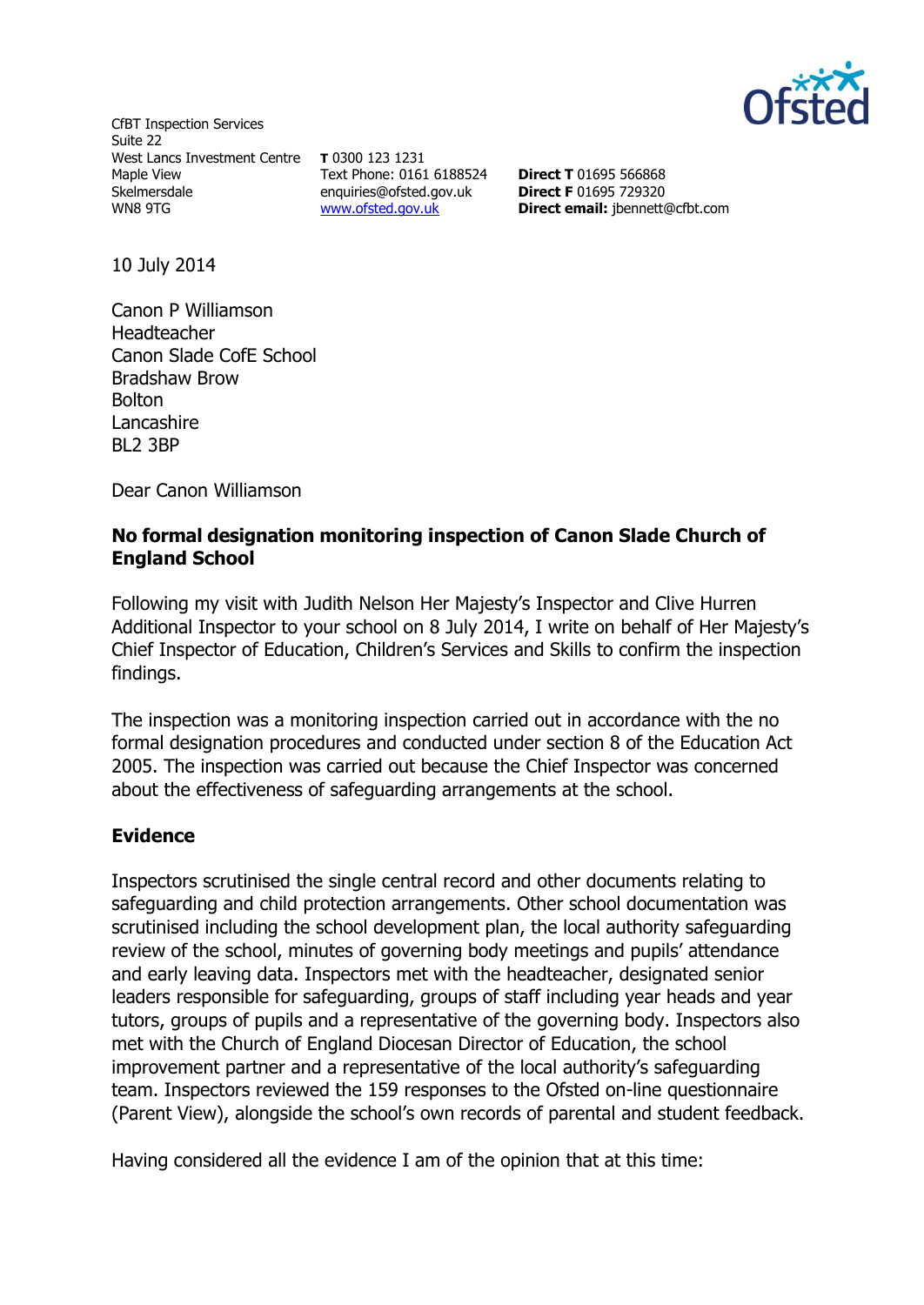

The school's safeguarding arrangements meet requirements.

# **Context**

The school is a much larger than average-sized secondary school. The proportion of students from minority ethnic groups is average and very few speak English as an additional language. The proportions of students supported at school action, or school action plus, or with a statement of special educational needs are much lower than average. The proportion of students eligible for support through the pupil premium is low when compared to the national average. The pupil premium is additional funding to support students known to be eligible for free school meals and children who are looked after by the local authority. Around one fifth of students in the school's large sixth form attended other schools for their 11 to 16 education. Levels of mobility for students and turnover of staff are low. The last Ofsted inspection was in December 2012 when the school was graded outstanding in all aspects.

## **Behaviour and safety of pupils**

Behaviour is managed well throughout the school. Inspectors conducted walks around the school during lessons, breaks and lunch-time. They talked formally and informally with many students. They expressed high confidence in the school both in respect of their safety and in the quality of the teaching and learning they experienced. Many demonstrated a highly committed and enthusiastic approach to their studies. Students' behaviour observed was exemplary. Students are highly articulate and inquisitive. Their behaviour towards each other is very supportive and inclusive. Students adopt safe practice and receive good quality guidance in how to be safe and keep safe, including e-safety. Attendance rates are very high. Students said that there were few incidents of bullying and, where these occurred, they were dealt with quickly and were resolved. Students confirmed that when they have concerns they know who to approach and have the confidence to do so. Those parents who have responded to the on-line Ofsted questionnaire (Parent View) expressed confidence that their children are safe in school.

## **The quality of leadership in and management of the school**

Leadership and management have ensured that appropriate policies and procedures are in place for the safeguarding of students. Leaders and managers have a clear understanding of these arrangements. Documentation and case studies confirm that these procedures are followed when safeguarding cases arise. School guidance and documentation indicate that safe practices in recruitment are followed for all staff. The school's arrangements for checking the suitability of staff are complete and meet statutory requirements. The school's behaviour log lacks sufficient detail on the actions and impact of actions in relation to behaviour and bullying incidents. The curriculum for personal, social, health and citizenship education (PHSCE) is well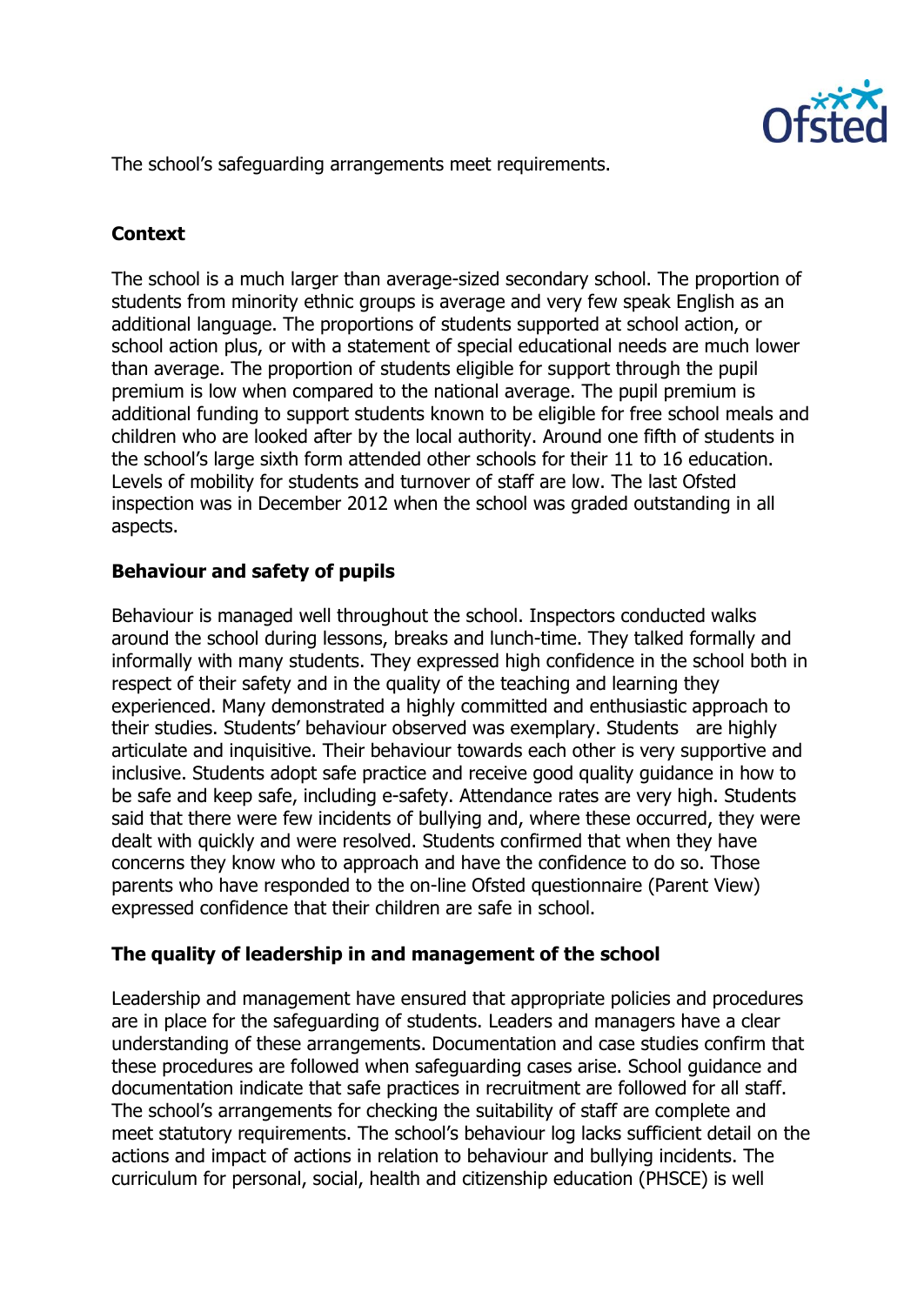

focused on embedding a safe culture for all across the school and providing student with a range of skills to help them make positive choices both at school and in later life.

Teaching and support staff have a clear understanding of safeguarding policies and procedures. Safeguarding is regarded as everybody's responsibility. Staff receive annual updates on safeguarding including e-safety and the use of social media networks. An annual staff handbook on child protection guidance is issued to staff. All staff will undertake further training on safeguarding in October 2014, conducted by local authority officers. Courses on e-safety and the use of social media are organised for parents to promote further a wider understanding of safeguarding issues.

Governors understand their safeguarding responsibilities. They receive reports on safeguarding matters from senior leaders. The governing body recently commissioned an audit of safeguarding which was conducted by the local authority. Governors recognise that further work is required to heighten the level of professional challenge to senior leaders in respect of the quality assurance of safeguarding and the clear notation of this in governors' minutes.

Senior leaders and governors recognise that further improvements to procedures and practice will enhance and promote a strengthening of safeguarding good practice well beyond statutory minimum requirements. The school's leaders have fully accepted the findings of the local authority safeguarding review and its recommendations, some of which have already been implemented.

## **External support**

The school receives strong support from the local authority in refining and improving school safeguarding procedures and practice. A thorough local authority safeguarding review has been conducted with a set of recommendations for further and enhanced improvement. Further safeguarding training is to be provided by local authority officers. The school has links with a number of external agencies which help in the support and advice for students whose circumstances make them vulnerable. The diocese also offers well-focused support to both governors and school leaders.

## **Priorities for further improvement**

- Implement the recommendations of the recent local authority safeguarding review of the school so that safeguarding procedures are further improved, enhanced and embedded.
- Sharpen behaviour logs so that they detail the actions and impact of actions resulting from an investigation into any reported incident.